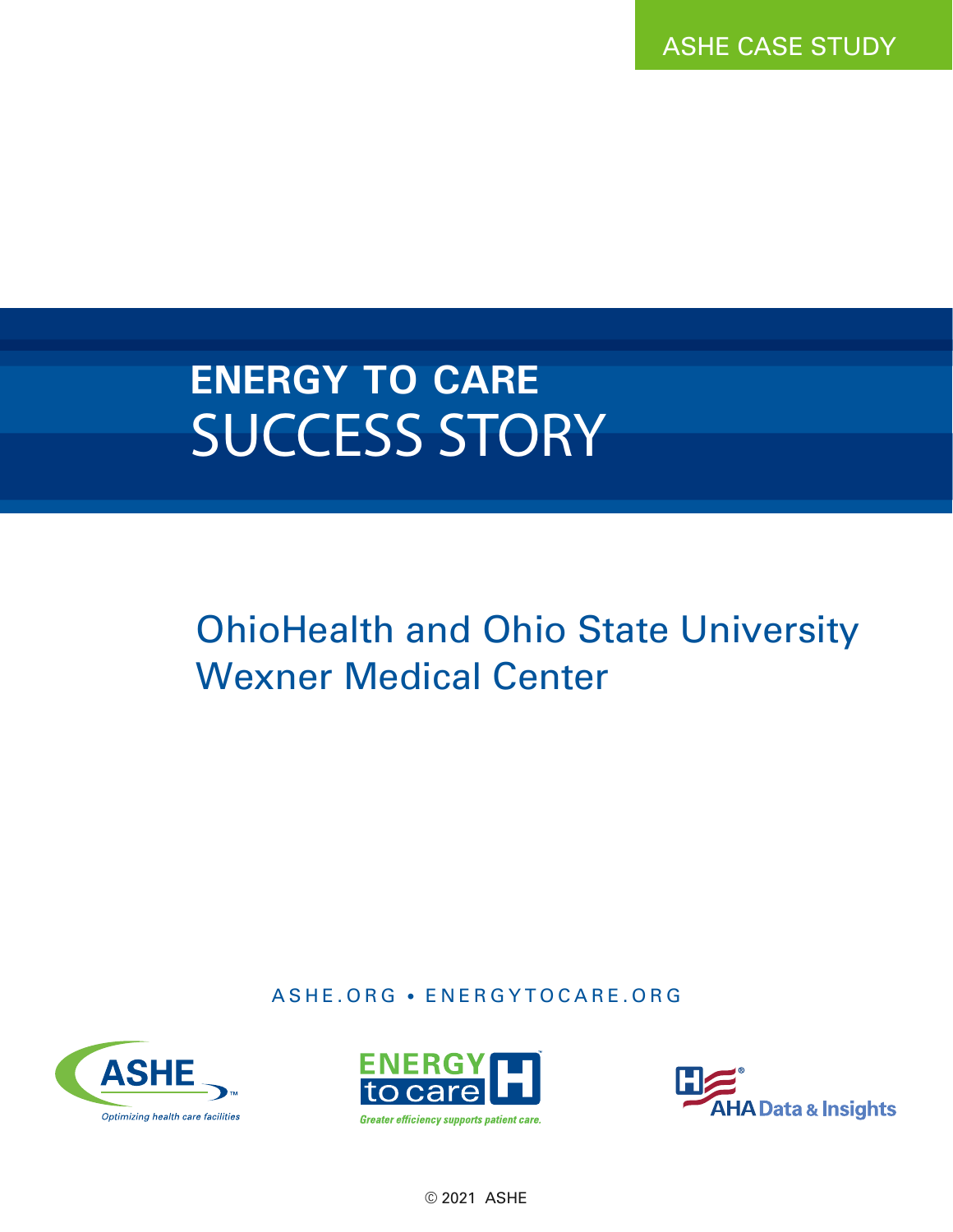



#### **OhioHealth**

**Associates: 35,000 Hospitals: 12 Additional Sites: Over 200**

### Ohio State University Wexner Medical Center

**Buildings: 100 Beds: 1,500 Faculty and Staff: Approximately 24,000** 

The 2020 COVID-19 pandemic has impacted businesses around the world, and hospitals are no different. While doctors and nurses have scrambled to provide the best care during these trying times, there are many other staff members working to ensure buildings are safe for occupancy. The facilities teams at two major central Ohio health systems, OhioHealth and The Ohio State University Wexner Medical Center, have risen to the challenge. While their stories are not unique, they hope their stories may help other businesses facing similar challenges.

As part of the Central Ohio Hospital Council (COHC), OhioHealth and Ohio State Wexner Medical Center openly share best practices to improve patient outcomes and celebrate each other's successes. In recent years, this has expanded into the facilities realm, where facilities managers collaborate to provide the best health care building environment for patients and visitors.

OhioHealth is a nationally recognized, not-for-profit health care system located in Ohio. With 35,000 associates, 12 hospitals and more than 200 additional sites, OhioHealth was presented with a major challenge to keep those associates safe while maintaining their locations to continue to provide world-class care.

The health system had to keep associates safe so that they could continue to perform their roles to the best of their ability. Initially, in March, the concern over PPE availability was widespread. In an effort to funnel as much of the PPE to clinical staff, nonclinical staff were asked to work from home through June 1. This took nonclinical staff away from potential exposure at hospitals, while also preserving PPE for those essential on-site employees. Additionally, OhioHealth created a survey for all employees who worked from home to understand their capabilities moving forward. This was an essential step often overlooked by companies. The survey created a better understanding of what associates would need to continue to work from home, if possible, and which associates would perform better in a more traditional office environment. The survey provided imperative data that allowed OhioHealth to make smart decisions for nonclinical staff in the latter half of 2020 and beyond.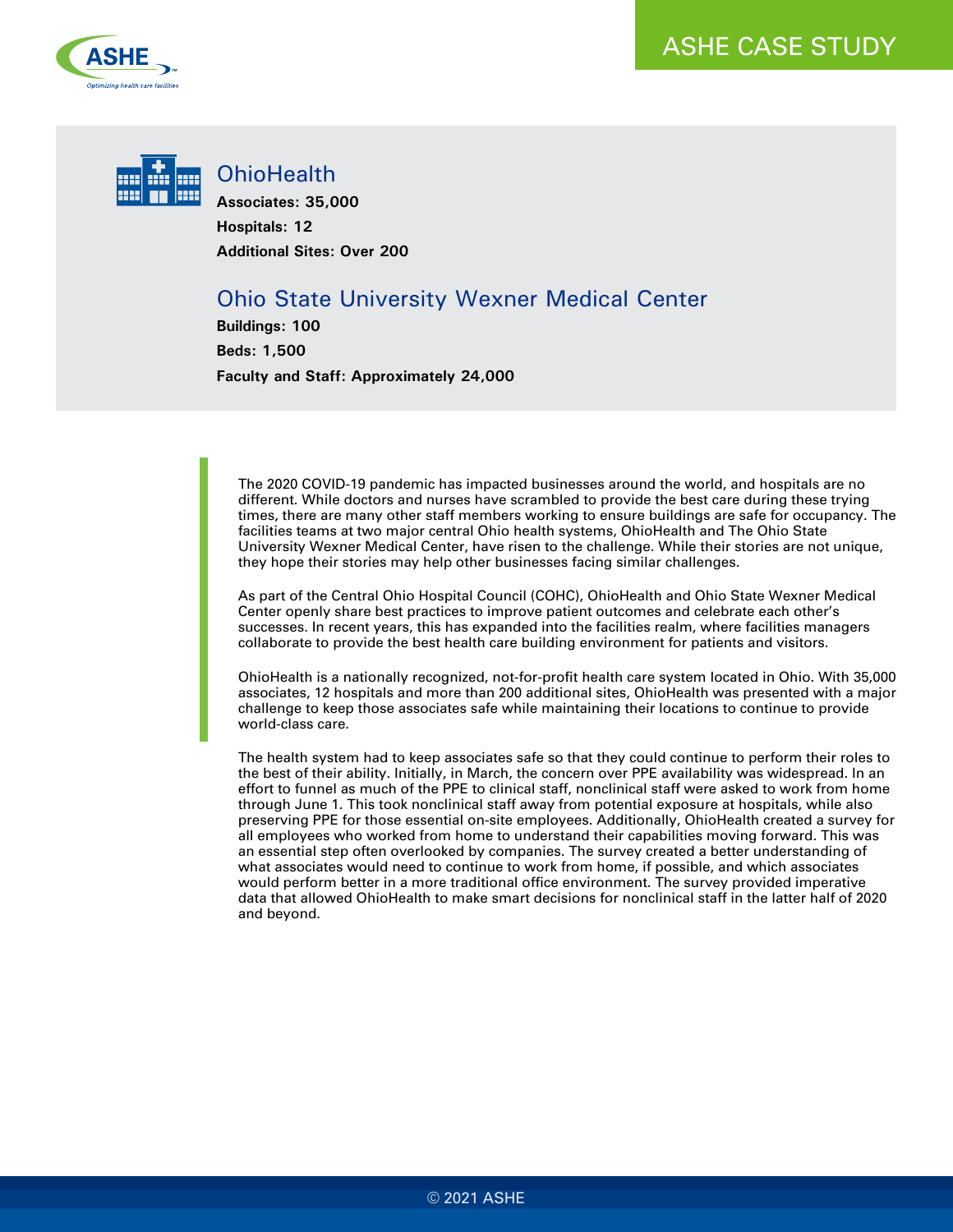

While protecting their associates was important, the fact remained that hospitals still needed to provide services concurrently to those infected with COVID-19 while preventing the spread to noninfected patients. One way to keep the buildings safe was to limit their use when possible. OhioHealth significantly expanded their telehealth and home health care services. These services had been gaining popularity in recent years, but the pandemic created an immediate need to make these services robust.

Within the hospitals, the facilities teams did their best to control airflow to prevent contaminations. OhioHealth immediately created additional isolation room capability so infected patients could be quarantined in a safe environment. Additional contingencies were put in place to make new rooms in case of a surge. OhioHealth installed 246 HEPA filter units across the system that run 24/7 and exhaust to the outside, at a cost of nearly \$20,000 a month. It wasn't all an added expense for OhioHealth. While staff members were able to work from home, those buildings and/or parts of buildings were put into conservation mode by unplugging most plug loads and going to minimum energy use to help offset the added filtration requirements. Additionally, the facilities used some of the downtime to perform needed maintenance, create LED surveys, and continue energy efficiency projects sometimes difficult to complete when full of associates.

OhioHealth also enhanced sterile processing of equipment and items in the hospital. They made a switch from disposable to washable isolation gowns and other equipment. While the washable items were always considered a break-even expense as compared to disposable, they actually created a savings during the Pandemic due to the increased use frequency of those items. As an added benefit, it turns out clinical staff preferred the washable gowns. The one downside of the washable gowns and equipment was the need for additional storage space. OhioHealth reevaluated some of their supply carts to create the necessary storage space for the washable items.

Ohio State Wexner Medical Center is a health system in central Ohio with more than 100 buildings, 1,500 beds for patient care, and approximately 24,000 faculty and staff.

During the pandemic, Ohio State Wexner Medical Center opted to provide telework opportunities but required eligible faculty and staff to fill out a telework form and obtain manager approval. This provided an opportunity for faculty and staff to collaborate and create a successful plan for telework.

In addition, Ohio State Wexner Medical Center saw a significant uptick in telehealth offerings and patients during the pandemic. During the eight months prior to the pandemic, there were approximately 800 telehealth appointments; however, during the first eight months of the pandemic, that figure increased to nearly 350,000 telehealth appointments. Interestingly, the medical center found additional benefits to telehealth beyond reducing the risk of virus spread in the hospitals. Ohio State Wexner Medical Center estimates savings of more than 5,000 metric tons of CO2 emissions avoided as a result of eliminating patients' travel for telehealth visits. This is based on an estimated savings of almost 20 million miles of avoided travel and 650,000 gallons of gas for these patients.

After evaluating some emerging technologies to improve building health, Ohio State Wexner Medical Center turned to tried and true methods for improving air quality by increasing airflow and filtration. The first step was identifying air-handling units (AHUs) serving COVID-19-positive patients and maximizing the outdoor air percentage provided while maintaining indoor environmental quality (IEQ) standards. To avoid indoor air quality (IAQ) issues, outside air started to back off only after the cooling valve exceeded 80% open position. The second step for filtration was to perform a survey of minimum efficiency reporting values (MERV) levels in all buildings. While the majority of filters were rated MERV 14 or higher, any filters rated lower than 14 were evaluated for increased filtration. It's important to evaluate systems when increasing filtration level to ensure they can handle the increased static pressure. Ohio State Wexner Medical Center increased filtration to MERV 14 where possible. Otherwise, the highest possible filter level without compromising design airflow volumes was used.

The medical center also seized the opportunity to conduct preventive and corrective maintenance with less impact to staff because of reduced office occupancy. This is an important component for buildings left unoccupied or with low occupancy. By ramping up maintenance and peforming items like plumbing system flushing, other issues can be avoided when occupancy returns to a more "normal" occupancy in the future.

OhioHealth and Ohio State Wexner Medical Center are two systems in central Ohio that do an extraordinary job collaborating to ensure they are providing the best care possible. Although the process may be different, both systems focused on sending nonclinical associates home to work, while also focusing on air filtration and air management as well as increased robustness of telehealth services. The health systems also used the opportunity of low occupancy in their facilities to double down on maintenance tasks to continue to provide buildings with a clean, safe environment for faculty, staff, patients and visitors.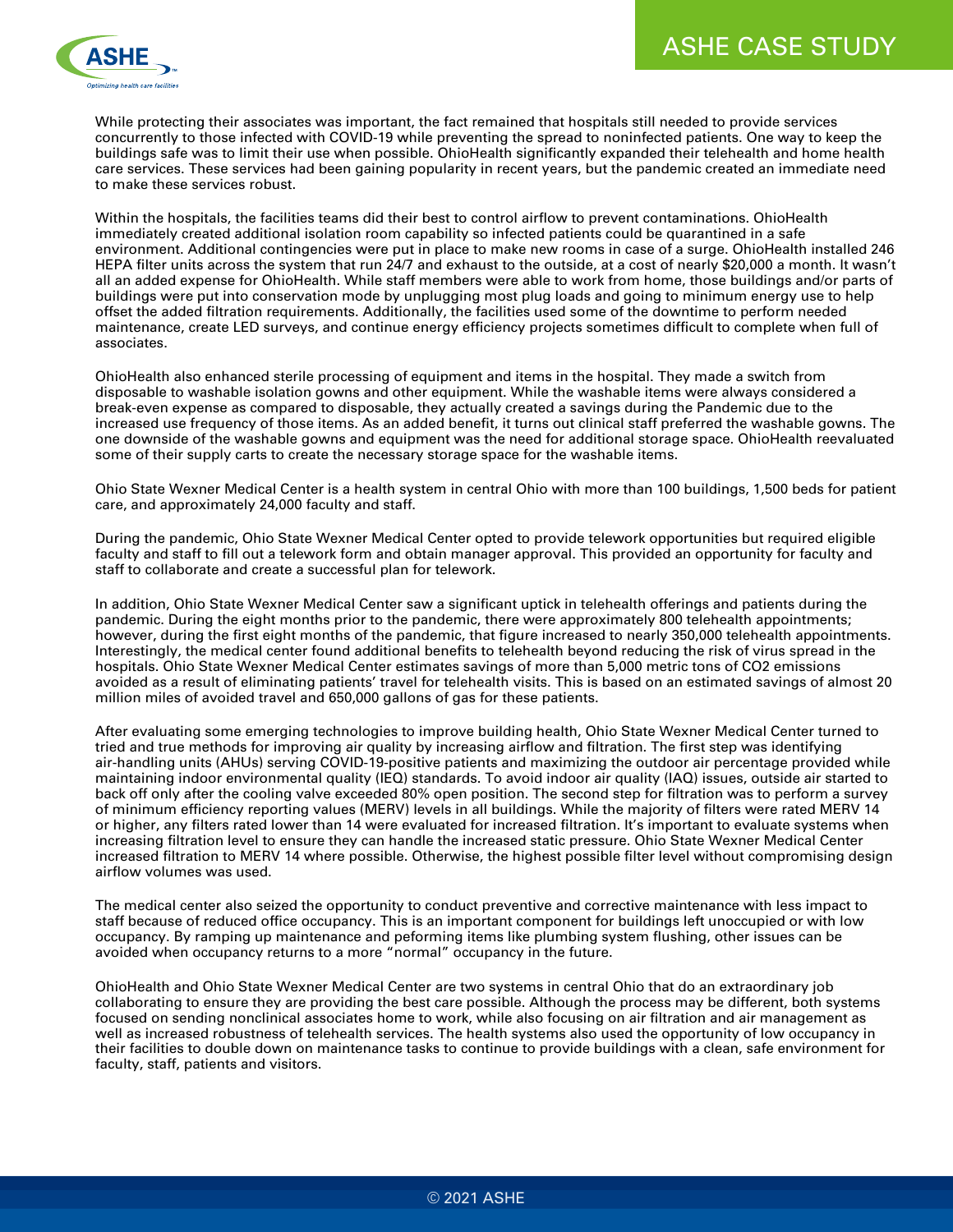

## About the Authors:

#### *Ryan Allsop – Director, Energent Solutions*

Ryan Allsop is a director at Energent Solutions with over 11 years of professional experience. Ryan's background is in mechanical engineering and his experience includes HVAC design, HVAC retrofits, administering utility demand management programs, management consulting and other energy services. Ryan is a technical lead for the nationally recognized OHA Energy & Sustainability Program, which provides support to more than 60% of hospitals in Ohio. Additionally, Ryan helps manage the energy and sustainability program implementation for a Fortune 100 financial services corporation.

#### *Eric Weber – Engineer, Energent Solutions*

Eric Weber is an engineer at Energent Solutions with over 12 years of professional experience. Eric's background is in mechanical engineering and his experience includes HVAC design, HVAC retrofits, electrical design, plumbing design, and other energy services. Eric has been involved in auditing, constructing, commissioning, and designing over 5 million square feet of buildings in his career. Eric is considered a benchmarking guru, and certifies over 100 facilities annually as ENERGY STAR certified locations.